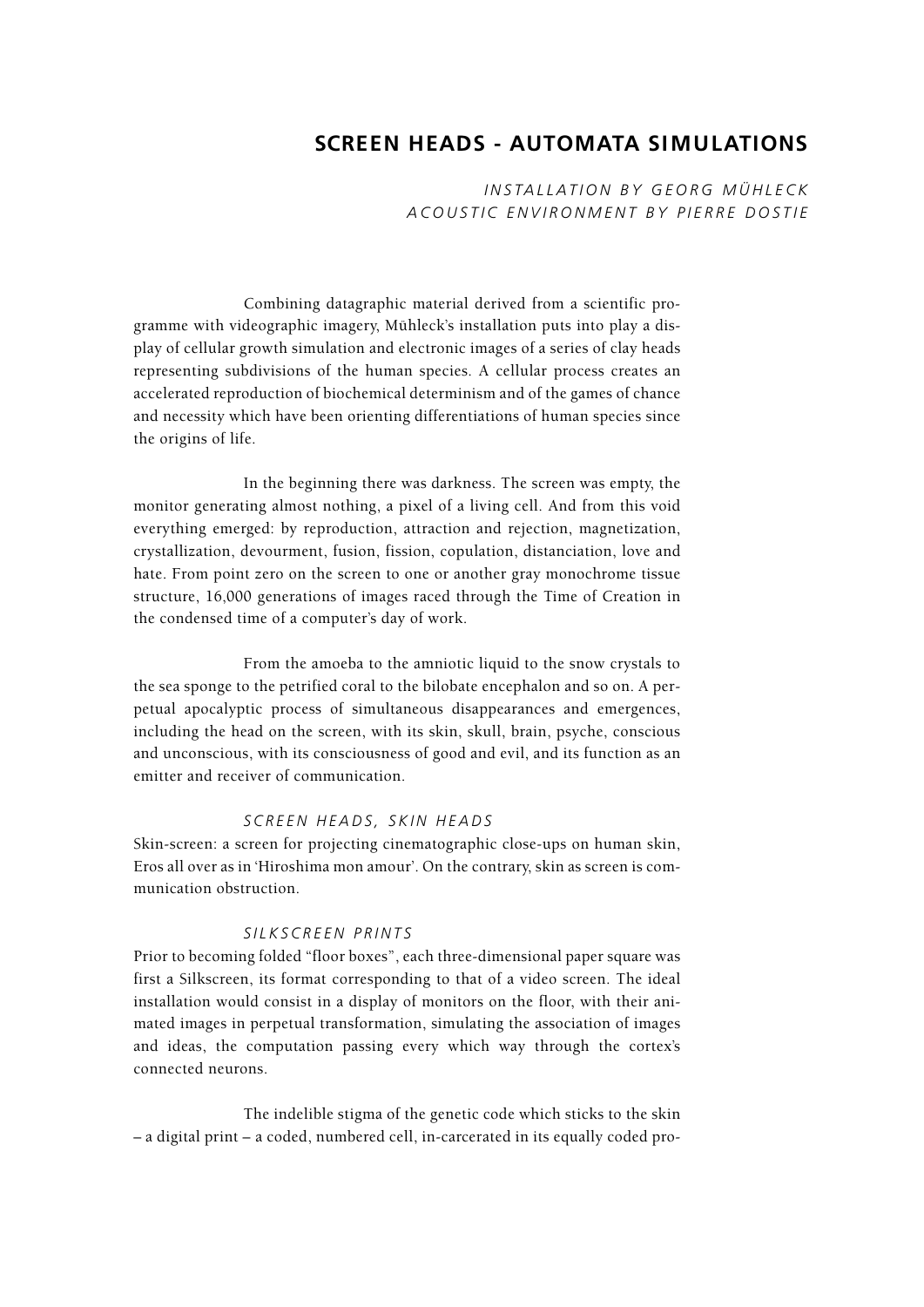gramme. No exit, no way: no way of escaping your head, your skin, up against a wall, a wall against the ways out, whispering only the ways of the interior. Strolling amidst the heads introduces us to an infrared sensitive acoustic environment. A confusion of voices mumbles unformu-lated messages. The language is incomprehensible, a simulacrum of Babylonian. Perhaps we recognize words: Spanish, German, Japanese. Speaking in tongues, slurring of the tongue, confused murmur. We listen in vain. The communication does not transmit.

All seems normal in this twelve-tone composition after Webern. It appears equal, lethally flat, with neither sonor cries nor aggression. All Neighbours Normal: pixels are uniformly displayed, cells are interchangeable, psyches are standardized by the intrusion of the ordinating TV screen, the computer, into the mental universe.

#### *KINDERSTÜCK*

Children play and ignorance is bliss. But the structuring and emission of the 136 numerized vocal capsules in an octophonic environment, rhythmically tuned to a few piano notes, disengage any auditive references. Wandering amongst the isles of a human archipelago leads to disorientation, leads us astray, from meaning and common usage, common sense. If all neighbours are normal, *die Leute sind böse*. If normality is the indifferenciation of indifference...

> Monique Brunet-Weinmann, 1993 Translation: Jennifer Couëlle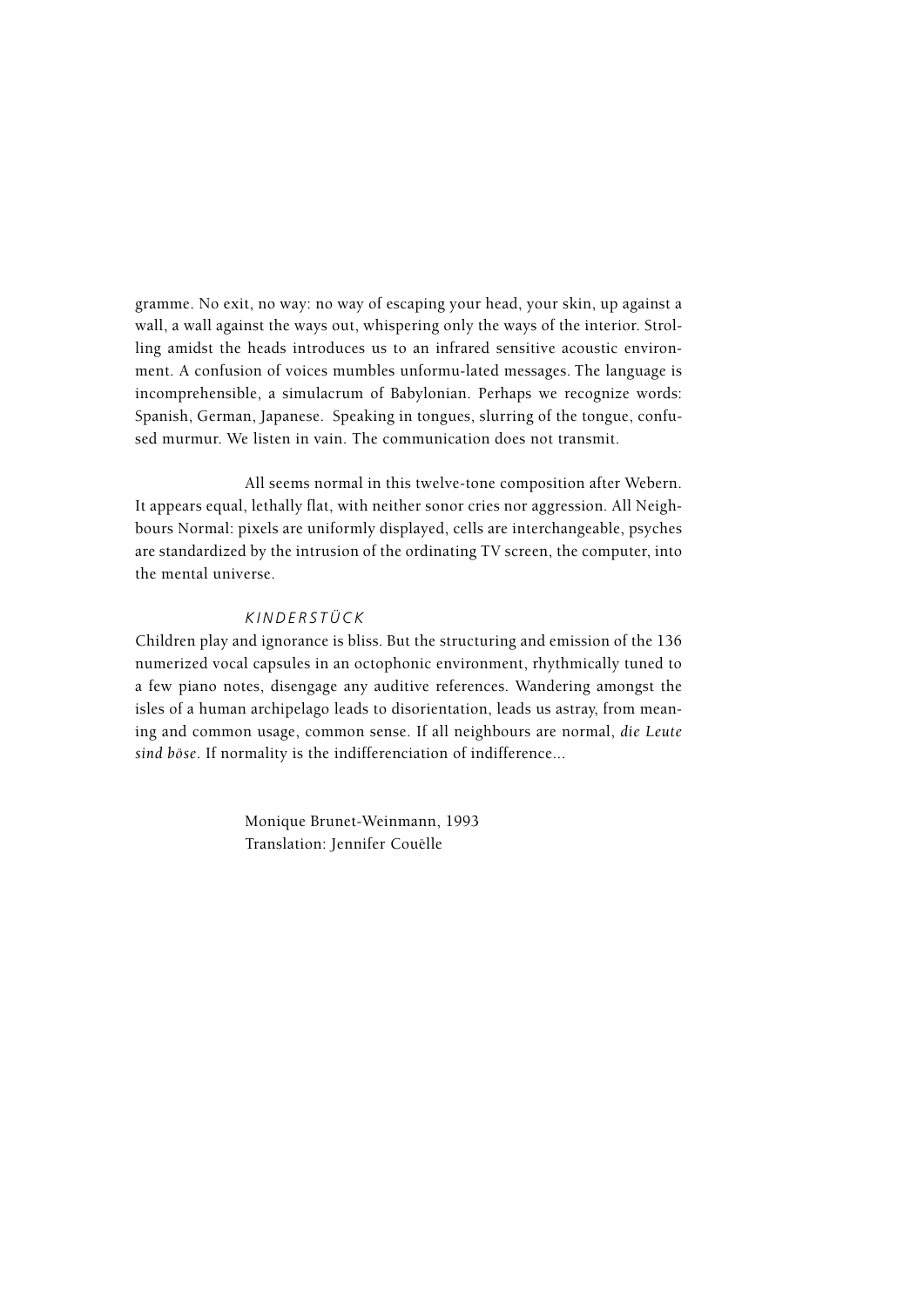# **SCREEN HEADS - AUTOMATA SIMULATIONS**

*I NSTALLATION: GEORG MÜHLECK TONRAUM: PIERRE DOSTIE*

Die Installation basiert auf datagrafischem Material, das mit Hilfe eines wissenschaftlichen Programms zur Simulation zellulären Wachstums erzeugt und mit Videobildern modellierter Tonköpfe verschiedener menschlicher Spezies kombiniert wird. Der zelluläre Wachstumsprozess reproduziert im Schnelldurchgang den biochemischen Determinismus, das Wechselspiel von Zufall und Notwendigkeit, das die Differenzierung zwischen den verschiedenen menschlichen Spezies seit Anbeginn des Lebens bestimmt.

Am Anfang standen die Dunkelheit, das Nichts und der Bildschirm, die Nacht des Monitors, der das Fast-Nichts generiert, ein pixelgroßes Stück lebende Zelle. Aus diesem völligen Nichts entstand alles Bestehende durch Reproduktion, Anziehung und Abstoßung, Magnetwirkung, Kristallisation, Verschlingen, Fusion, Spaltung, Kopulation und Distanzierung, Liebe und Hass. Zwischen dem Nullpunkt auf dem Bildschirm und einer beliebigen monochrom grauen Gewebestruktur durchlaufen 16.000 Generationen von Bildern die Schöpfungszeit im verdichteten Zeitraum eines Computer-Arbeitstages.

Von der Amöbe zum Fruchtwasser zur Schneeflocke zum Schwamm zur versteinerten Koralle zum zweilappigen Gehirn und weiter geht es in einem fortlaufenden apokalyptischen Prozess von simultanem Verschwinden und Entstehen bis zum Kopf auf dem Bildschirm mit Haut, Schädel, Gehirn, Psyche, Bewusstsein und Unbewußtem, dem Wissen um Gut und Böse, den Sender und Empfänger von Kommunikation.

## *SCREEN HEADS, SKIN HEADS*

Haut-Bildschirm. Projektionsfläche für Nahaufnahmen menschlicher Haut, Eros all over wie in Hiroshima mon amour. Als Gegenstück die Haut als Projektionsfläche, als Kommunikationshindernis.

#### *SILKSCREEN PRINTS*

Bevor er gefaltet wird, ist jeder der "Kartons" auf dem Fußboden eine Serigrafie, die dem Format des Videobildschirms entspricht. Im Idealfall würde die Installation Monitore auf dem Fußboden anordnen. Deren sich ständig verändernde Bildfolgen würden Assoziationen von Bildern und Vorstellungen simulieren, den Rechenvorgang, der die miteinander vernetzten Neuronen des Großhirns in allen Richtungen durchläuft.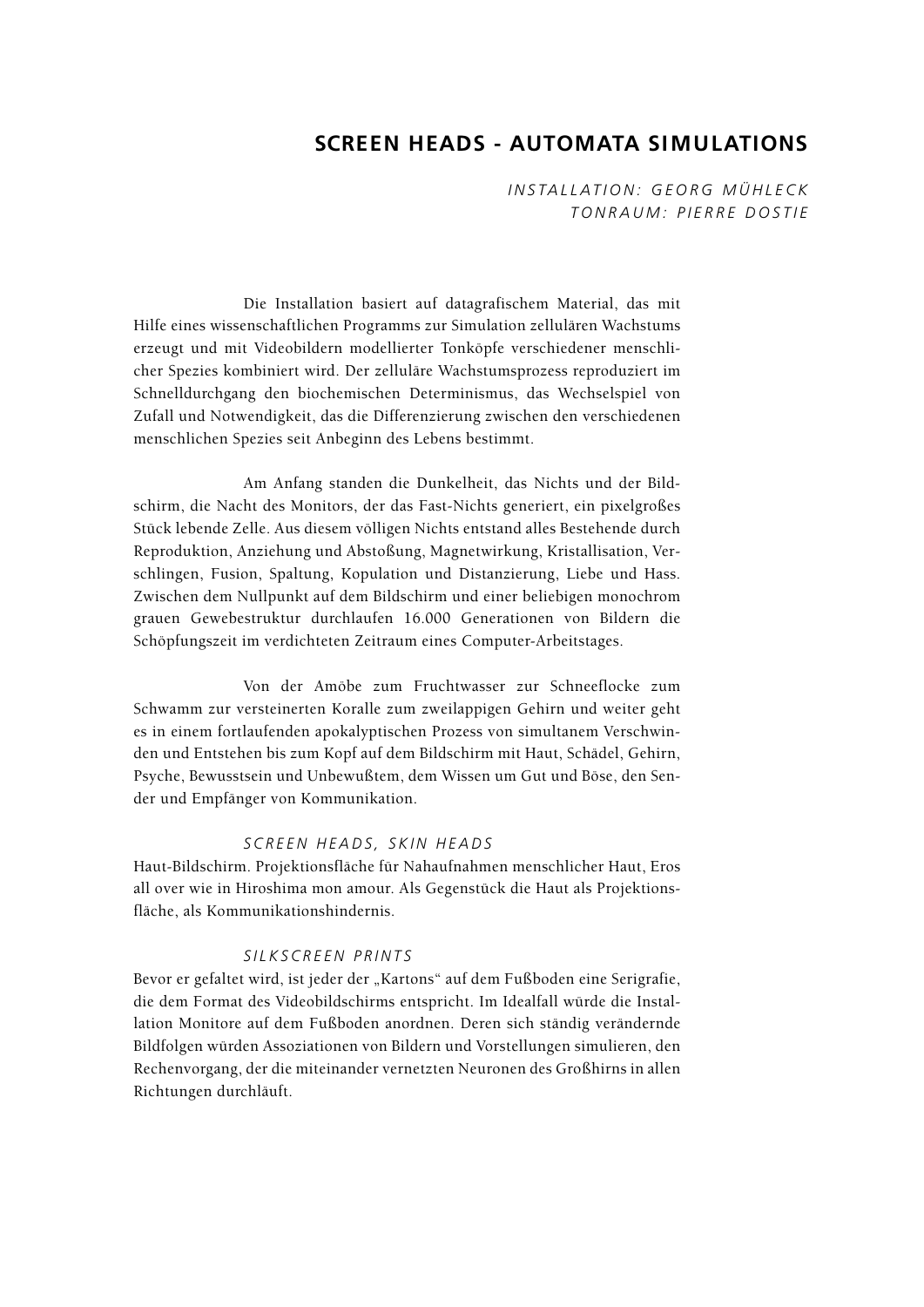Unauslöschliches Stigma des genetischen Codes, das der Haut anhaftet – ein digitales Druckwerk, eine kodierte, nummerierte Zelle, die in ihr ebenfalls kodiertes Programm fest eingebunden ist. No Exit, No Way – kein Ausweg, keine Möglichkeit, dem eigenen Kopf, der eigenen Haut zu entfliehen, konfrontiert mit einer Mauer, die jeden Ausweg verschließt und nur die inneren Stimmen passieren lässt.

Das Umhergehen zwischen den Köpfen löst mittels Infrarotsensoren interaktiv Klänge aus. Verschiedene Stimmen murmeln formlose Botschaften in einer unverständlichen Sprache, in einer babylonischen Verwirrung, in der man spanische, deutsche, japanische Wörter wiederzuerkennen glaubt. Ein Raunen von Sprache, ein konfuses Geräusch, bei dem man vergebens die Ohren spitzt. Eine Kommunikation findet nicht statt.

Alles wirkt normal, gleichförmig, tödlich flach, ohne Schrei, ohne klangliche Aggression, in der Zwölftonkomposition nach Webern. All Neighbours Normal – alle Nachbarn normal. Die Pixel gleichförmig verteilt, die Zellen austauschbar, die Psychen normiert durch das Eindringen des Fernsehbildschirms und des Computers in das mentale Universum.

#### *KINDERSTÜCK*

Kinder spielen und selig sind die geistig arm sind. Doch die Anordnung der 136 durch einige Klavierklänge akzentuierten nummerierten Stimmkapseln, ihre Verbreitung in einem Achtkanal-Klangraum lassen die auditiven Bezüge auseinander fallen. Das Umherirren zwischen den Inseln des menschlichen Archipels führt zur Orientierungslosigkeit, zur Entfremdung von Sinnhaftigkeit und gesundem Menschenverstand. Wenn alle Nachbarn normal sind, sind die Leute böse. Wenn die Normalität die Indifferenzierung der Indifferenz ...

> Monique Brunet-Weinmann, 1993 Übersetzung von Birgit Lamerz-Beckschäfer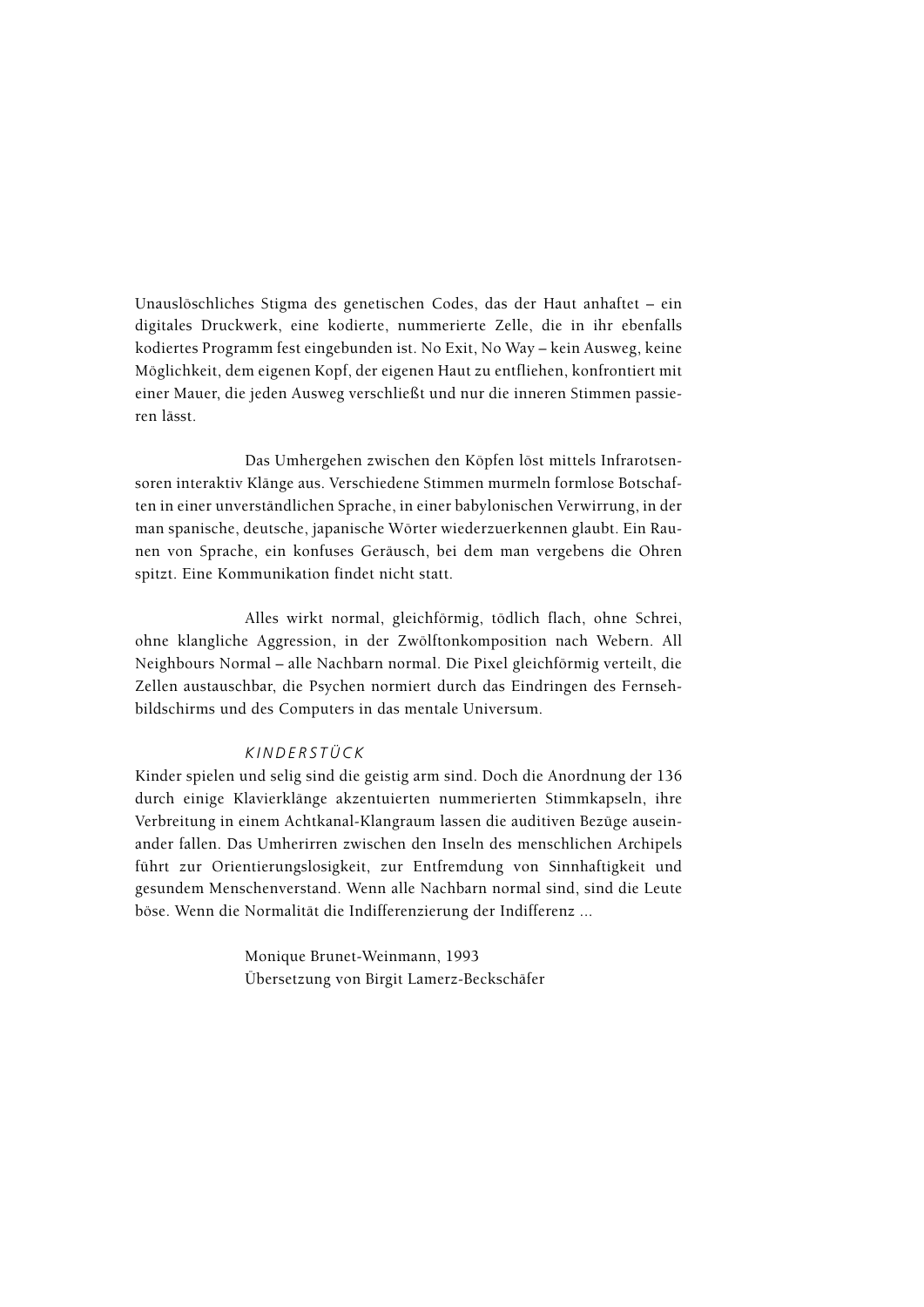# **SCREEN HEADS - AUTOMATA SIMULATIONS**

*I NSTALLATION: GEORG MÜHLECK ENVIRONNEMENT SONORE: PIERRE DOSTIE*

L' installation est créée à partir d'un matériel datagraphique dérivé d'un progamme scientifique de simulation de la croissance cellulaire, luimême combiné à des images vidéo de têtes d'argile modelées sur les différentes subdivisions de l'espèce humaine. Le processus de croissance cellulaire reproduit en accéléré le déterminisme biochimique, les jeux du hasard et de la nécessité qui président aux différenciations de l'espèce humaine depuis les origines de la vie.

Au commencement était le noir, le vide de l'écran, la nuit du moniteur qui génère le presque rien, un pixel de cellule vivante. De ce rien du tout, tout est sorti, par reproduction, attraction, et rejet, aimantation, cristallisation, dévoration, fusion, fission, copulation et distanciation, amour et haine. Du point zéro sur l'écran à telle ou telle structure tissulaire en camaïeu de gris, 16 000 générations d'images on traversé le Temps de la Création, dans le condensé d'une journée de fonctionnement de l'ordinateur.

De l'amibe au liquide amniotique au cristal de neige à l'éponge marine au corail pétrifié à l'encéphale bilobé etc., dans un perpétuel processus apocalyptique de disparitions et d'émergences simultanées, jusqu'à la tête sur l'écran, peau, crâne, cerveau, psyché, conscient et inconscient, conscience du bien et du mal émetteur et récepteur de communication.

#### *SCREEN HEADS, SKIN HEADS*

Peau-écran. Écran de projection des gros plans de cinéma sur la peau humaine, Eros all over comme à 'Hiroshima mon amour'. Au contraire la peau qui fait écran, obstacle à la communication.

#### *SILKSCREEN PRINTS*

Chacune des "boîtes" au sol est avant pliage une sérigraphie qui reproduit le format de l'écran vidéo. L'installation idéale disposerait des moniteurs au sol, avec leurs images animées en perpétuelle transformation simulant les associations d'images et d'idées, la computation qui traverse en tous sens les neurones connectés du cortex.

Marque indélébile du code génétique qui colle à la peau - digitale, cellule numérisée par son code, incarcérée dans son programme encodé. No Exit, No Way, pas moyen de sortir de sa tête, de sa peau, mur murant des voies, murmurant des voix intérieures.